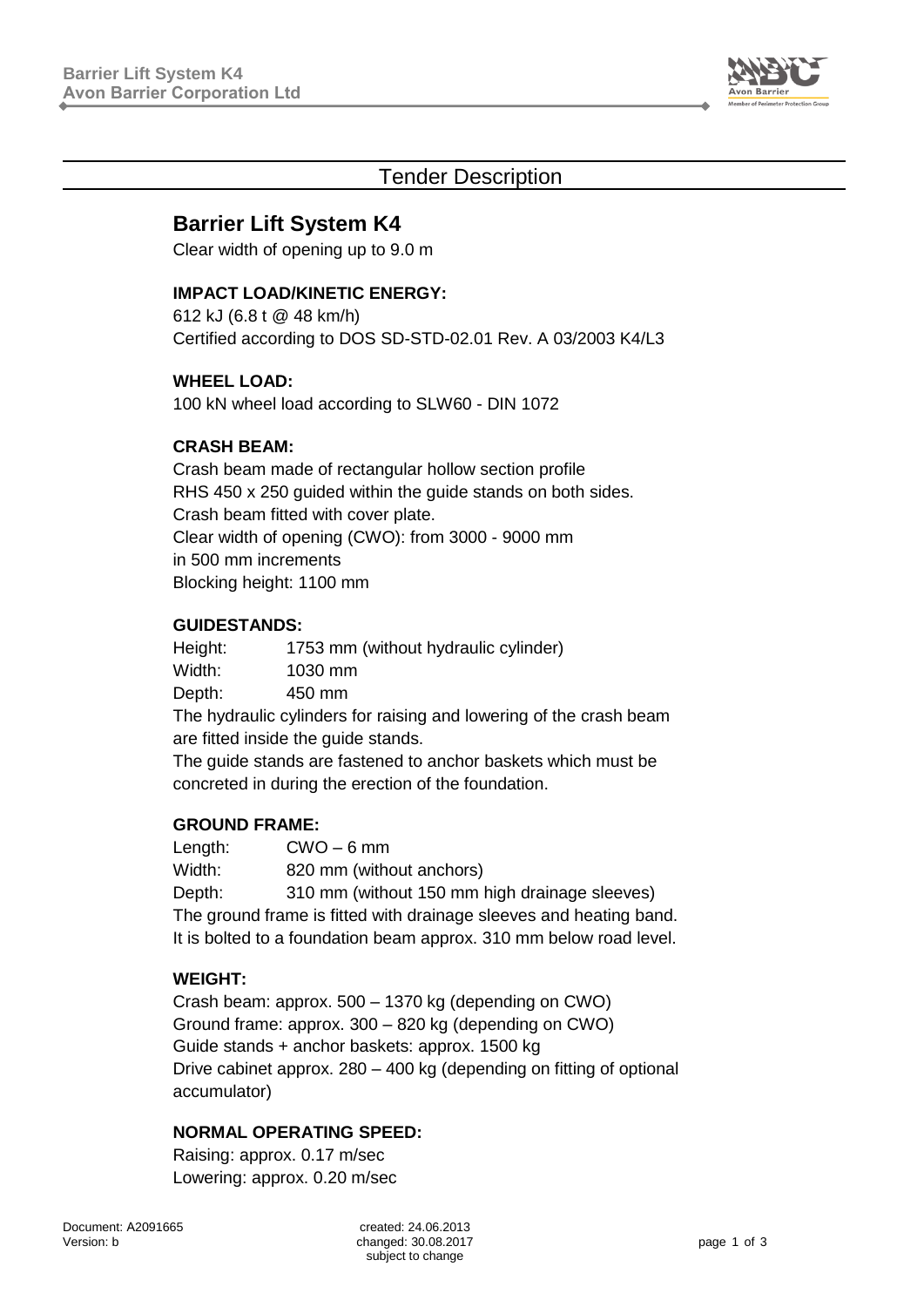

## Tender Description

#### **DRIVE CABINET:**

Drive cabinet HxWxD=1400x1200x400 incl. 200 mm high base for indoor installation complete with corrosion protected hydraulic aggregate, PLC Easy in control box, heating 500 W, thermostat, air grille, air grille with fan and LED-system light. Optional: outdoor version incl. hygrostat, rain cover and outdoor coating

Optional: drive cabinet HxWxD=1800x1200x500 incl. 200 mm high base in connection with RO1 option for EU and EFTA countries

### **HYDRAULIC DRIVE UNIT:**

Hydraulic aggregate with motor 4.0 kW, pump, magnetic valves, high-pressure hydraulic cylinders and hand pump Length of hydraulic hoses: max. 25 m

#### **EMERGENCY OPERATION DURING POWER FAILURE:**

Manual raising via hand pump Manual lowering via ball cock valve Optional: Accumulator and battery pack for one remote operation (RO1) during power failure

#### **LOCKING MECHANISM FOR DRIVE CABINET:**

3-point locking system with double-bit insert Optional: Folding lever handle with profile cylinder

#### **HYDRAULIC FLUID:**

Biodegradable hydraulic fluid Plantohyd 22 S, non-hazardous to water or mineral oil HLP 22

#### **CONTROL:**

PLC type Easy in control box, installed in drive cabinet, control voltage 24 V PLC type Easy in control box, installed in drive cabinet, control voltage 24 V Optional: Socket SCHUKO type F, plug CEE 7/3 mounted on a top-hat rail inside the control box

#### **CONTROL DEVICES (OPTIONAL):**

- push button "raise/stop/lower" or key switch "raise/stop/lower"
- key switch "fire brigade"
- anti-terror push button (for emergency operation EO)
- light beam system
- remote control receiver
- antenna for remote control receiver